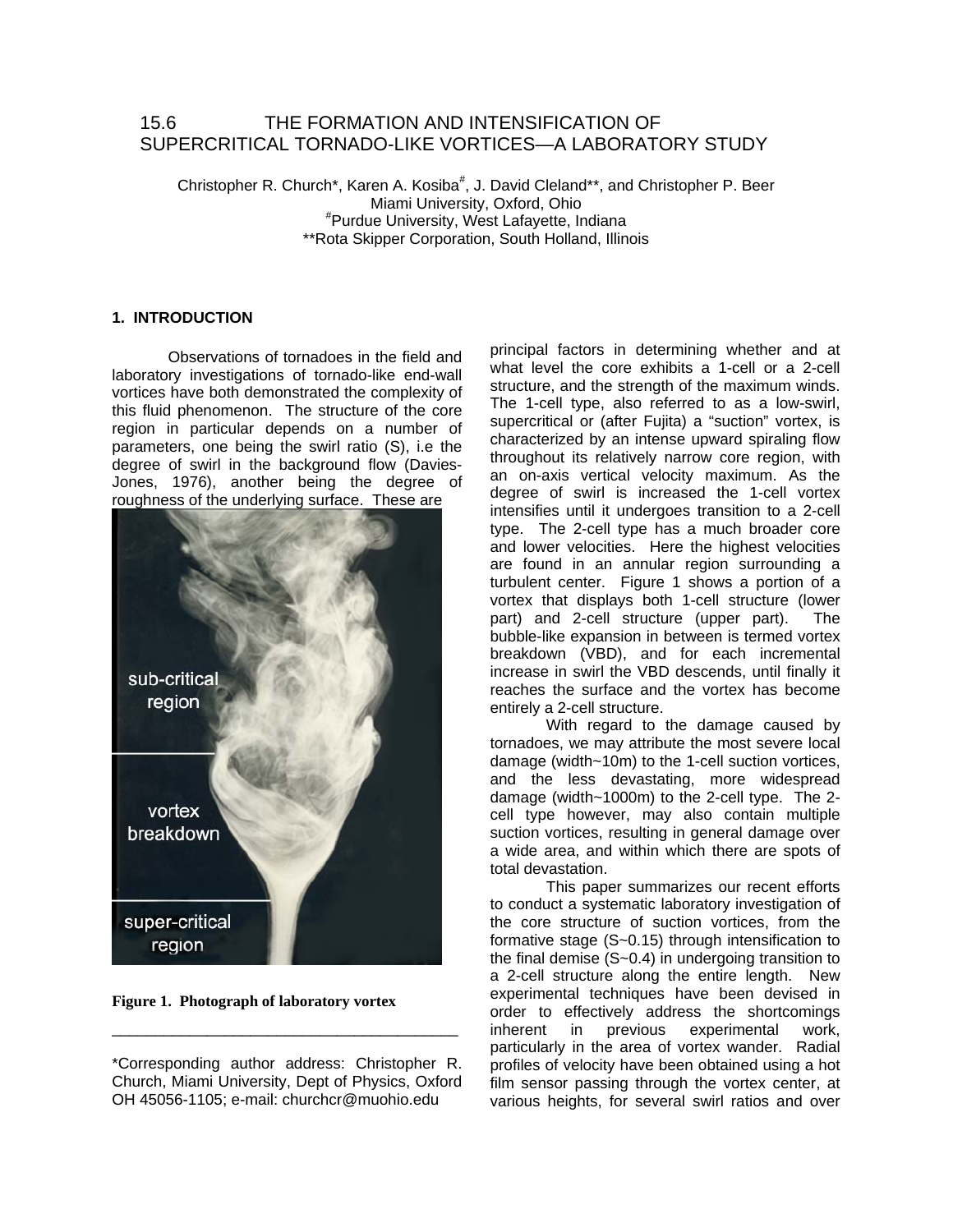surfaces having different degrees of roughness. An analytical procedure has been developed to resolve the velocity data into its separate components, and which also enables other products, such as core radius and vertical vorticity to be determined.

## **2. EXPERIMENTAL TECHNIQUE**



**Figure 2. Schematic of Miami University TVC** 

Figure 2 illustrates the Miami University tornado vortex chamber (TVC) and much of the equipment required for data acquisition. The TVC has been substantially modified since an earlier description (Church and Snow, 1993), particularly in regard to its internal dimensions and to the manner in which the swirl is controlled. Circulation is introduced into the inflow via a set of short curved vanes. A vertical array of horizontal nozzles is located on the convex side of each vane. A particular swirl ratio is then obtained according to the flow rate through the nozzles. This feature is illustrated in Figure 3.

Velocity data were obtained via a single hot film sensor attached to a scanning arm. Descending at a 45˚ angle into the chamber's convergence region, the scanning arm is mounted on a rotating base, allowing the sensor to make periodic sweeps through the vortex core.



**Figure 3. Schematic of swirl control system**

Oriented perpendicular to the flow and scanning at a rate of 2000 samples/second, each sweep through the vortex core yielded a profile of total velocity. Apart from the surface layer the flow in the core is essentially helical, comprising vertical and tangential velocity components. The height of the scanning arm is continuously adjustable throughout a significant depth of the chamber; thus velocity measurements were repeated at several different heights through the supercritical core, ranging upwards from about 1 mm above the surface. Using photometric techniques, it was possible at all times to determine the location of the probe with respect to the vortex core. For the purpose of visualization a small amount of smoke was introduced into the vortex. Coincident with the height of the sensor, a diode laser illuminated a horizontal cross-section of the vortex. Images of this illuminated cross-section, taken from a CCD camera located beneath a small glass plate at the center of the chamber's floor, were displayed on a television monitor in real-time. These images were also recorded on Hi8 tape, allowing for the playback of sensor sweeps in slow motion. Therefore, only data corresponding to the successful passage of the sensor through the center of the vortex core were kept for analysis. The sensor data was visualized and processed using LabVIEW software, which allowed for data of interest to be archived for analysis. This procedure was repeated over for range of swirl ratios, comprising the intensity spectrum of supercritical vortices. The effects of surface roughness were examined by covering a portion of the chamber floor with a quasi-homogeneous rough surface.

 For a more detailed description of the experimental technique see Kosiba (2002).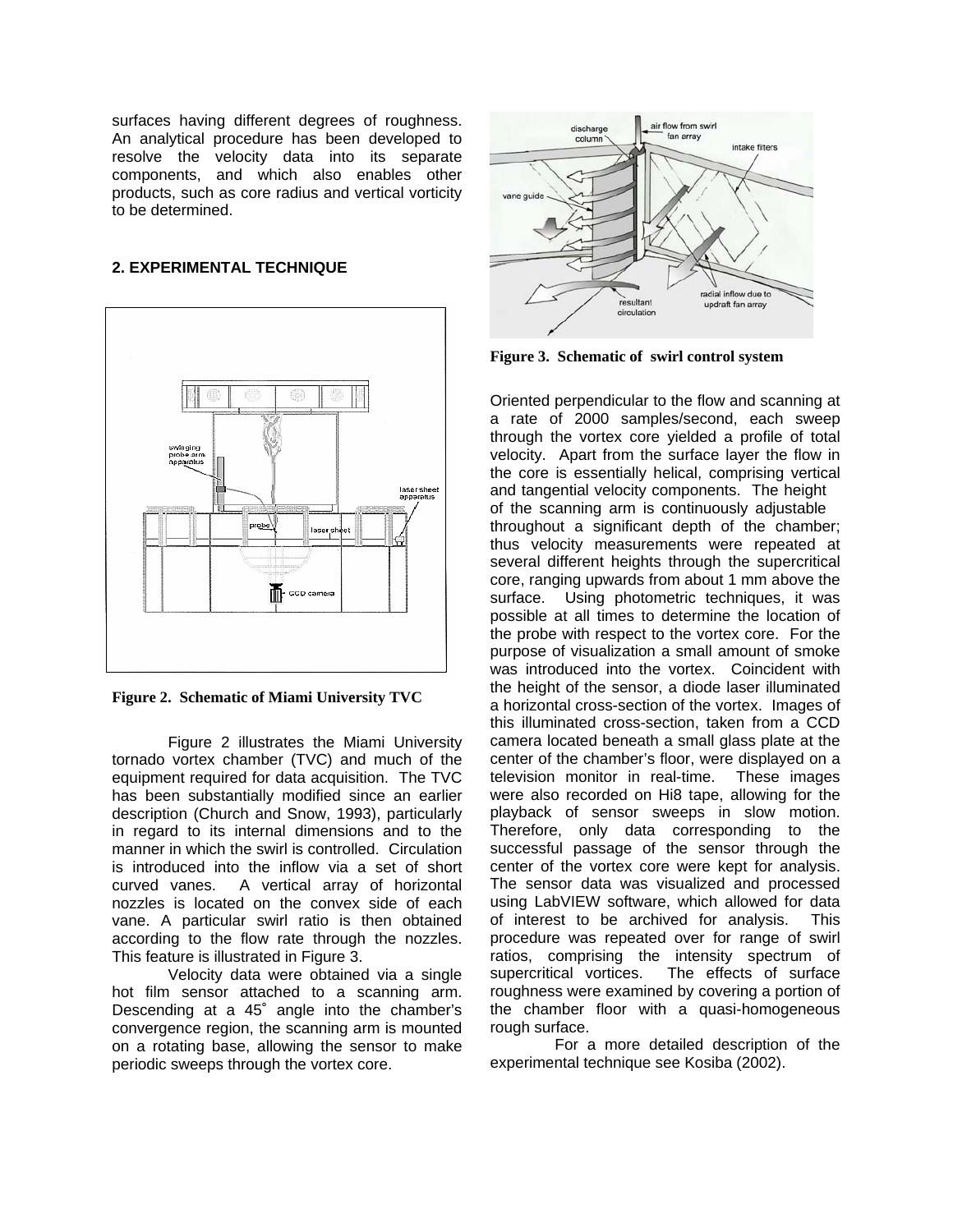### **3. RESULTS FOR SMOOTH SURFACE**

In this section we describe the data obtained over an aerodynamically smooth surface, a polished aluminum plate. Figure 4 shows an example of the velocity profile associated with a moderate swirl 1-cell and higher swirl 2-cell vortex. The 1-cell vortex exhibits a single sharp peak whereas the 2-cell type shows two velocity maximums with a turbulent central core.



**Figure 4. Total velocity data obtained from scan through 1-cell vortex (upper figure) and 2-cell vortex (lower figure)**

Figure 5 shows two examples of the velocity profiles that were obtained at very low swirl (S~0.15), i.e. in the formative stage of the 1 cell vortex. These data, which verify visual observations, show that under steady background conditions the core flow alternated between a 1 cell form and a 2-cell-like form. Velocity profiles were obtained at the following swirl ratios: S=0.22, 0.29, 0.35, 0.37, 0.39, and at several heights from 2 mm above the surface to a maximum height that depended on the vertical extent of the 1-cell structure. For S=0.22 this amounted to practically the entire depth of the TVC, whereas for S=0.39 the average position of the VBD was about 1 cm above the surface, thus limiting the scanning levels to just 2 and 6 mm.



**Figure 5. Examples of velocity profiles obtained under identical flow conditions during the formation stage of a suction vortex**

Figures 6 and 7 show the on-axis (vertical) velocity maximum versus height for S=0.22 and S=0.39 respectively. The vertical scale has been non-dimensionalized with respect to the TVC inflow depth (280 mm), and the velocity with the mean updraft velocity in the TVC  $(0.56 \text{ msec}^1)$ . (Note the difference in vertical scales in these two figures). In Figure 6 we see that the nondimensional axial velocity rises to a maximum value of 8 at a non dimensional height of around 0.1, remaining fairly constant above that level. For the higher swirl case, in Figure 7, the maximum velocity is double that in Figure 6, and is achieved at a level that is only 1 or 2% of the inflow depth. This shows that high wind velocities are present much closer to the surface in the higher swirl vortices.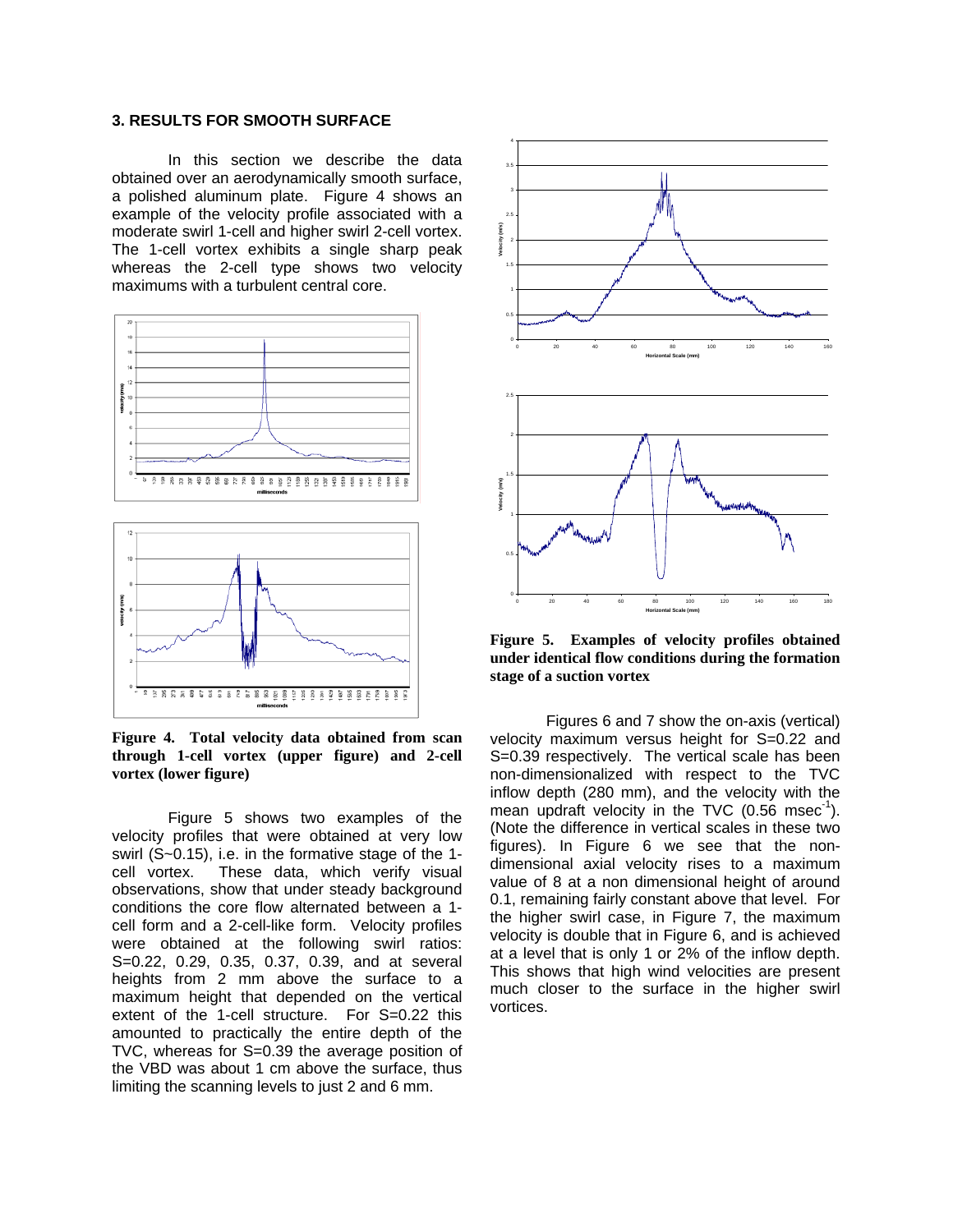

**Figure 6. Axial Velocity versus height for S= 0.22**



**Figure 7. Axial velocity versus height for S = 0.39**

 It was observed that successive scans through the same vortex did not yield identical data, although the profiles bore a strong similarity, both in the profile width and the peak velocity. In order to obtain profiles that were characteristic of each height and swirl ratio, the data were subjected to an averaging process which also rendered the profiles symmetrical, as seen in Figures 8 and 9. These figures present dimensional velocity versus radial distance at selected heights: 2, 6 and 45 mm in Figure 8 (S=0.22), and only at 2 and 6 mm in Figure 9 (S=0.39). Both figures show the broadening of the profile with height, although it is more pronounced in the lower swirl case.



**Figure 8. Radial profiles of total velocity for 3**  heights,  $S = 0.22$ 



**Figure 9. Radial profiles of total velocity for 2 heights, S = 0.39** 

The full width at half maximum (FWHM) was taken as the characteristic width of the velocity profile, and in Figure 10 the FWHMs at levels up to 90 mm are shown for 3 swirl ratios, S=0.22, 0.29 and 0.35. The higher swirl cases are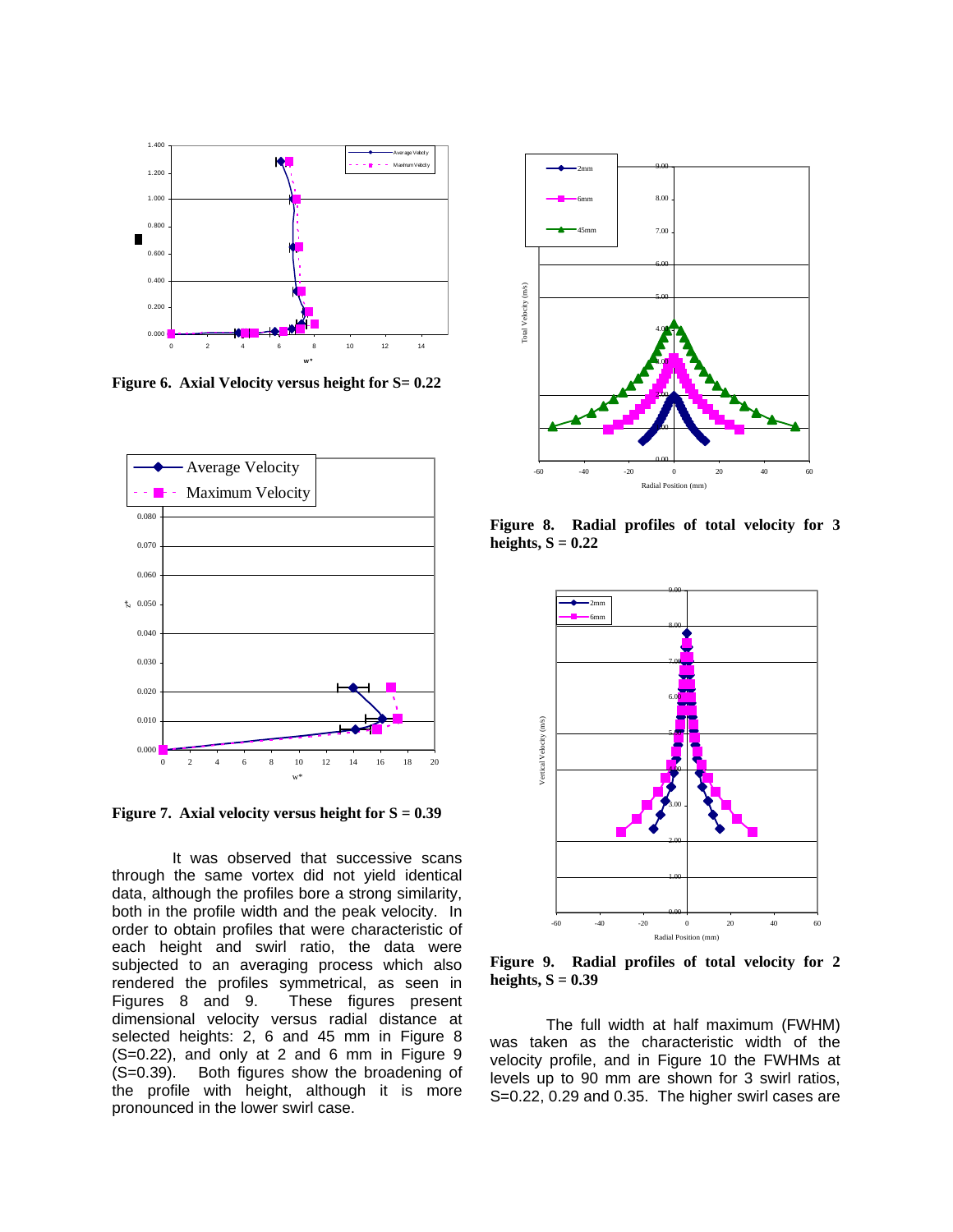not included in this figure because of their limited vertical extent, but the trend is the same: these data confirm earlier visual observations that, as the degree of swirl increases, the vortex core shrinks



 **Figure 10. Profile width (FWHM) versus height for 3 swirl ratios**

 Although vortex wander had been greatly reduced it was still present. The vortex became more unsteady as the degree of swirl increases, as exemplified by more rapid lateral displacements and vertical oscillations of higher frequency in the VBD region. At the higher swirls the peak values of velocity showed greater variability than the profile width.



**Figure 11. Standard deviation in peak velocity as a function of swirl ratio**

Figure 11 shows, for the 6 mm level, how the standard deviation of the peak velocity increases as the swirl ratio increases. The more variable nature of higher swirl vortices has implications for their impact on surface structures.

#### **4. ROUGH SURFACE DATA**

 Similar procedures were adopted for rough surfaces as for the smooth surface, although the measurements were less comprehensive. Three different degrees of surface roughness were implemented, in ascending order of roughness as follows: a layer of coarse (24 grit) sandpaper, designated RS1, a checkerboard pattern mat consisting of alternating 6 mm squares and spaces (RS2), and an artificial turf having length elements of about 1 cm (RS3). For each case a small (5 cm diameter) viewing window was placed at the center, and the rough materials perforated accordingly to allow smoke to penetrate for visualization purposes. The overall effect of surface roughness as it affects the most general characteristics of the velocity profile, namely the peak axial velocity and the FWHM, is shown in Figures 12 and 13. These data were obtained at a height of 45 mm. Figure 12 compares of the peak vertical velocities for vortices over rough surfaces with those over the smooth surface. For RS1 and RS2 there is a clear trend, that roughening the surface decreases flow velocities to an extent that depends on the degree of roughness. However the trend is not reflected in the RS3 data, where peak velocities are higher than one or both of the other two rough surfaces and in a way that depends on the degree of swirl.



**Figure 12. Comparison of peak velocities for all surfaces, smooth and rough**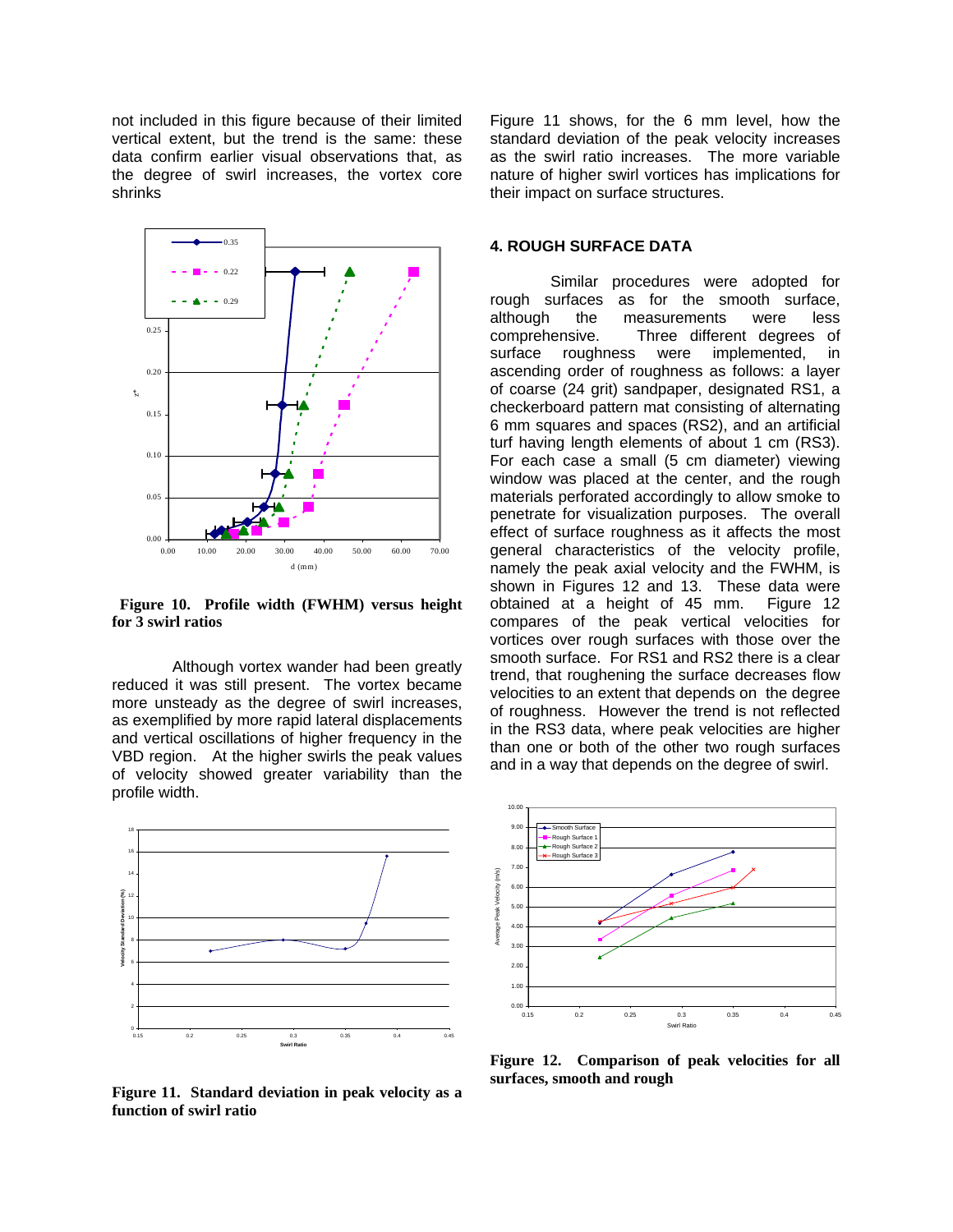Figure 13 presents the corresponding FWHM data, and similar trends are seen in the profile width: for RS1 and RS2 the effect of surface roughness was to broaden the profile, but not so for RS3, the roughest surface. We conclude that, by reducing peak velocities and broadening the profile, a moderate degree of roughness (RS1/RS2) has the effect of producing a vortex flow that is similar to what would be obtained over a smooth surface but at a lower swirl. A very rough surface, on the other hand, seems to affect the structure of the core flow in a more radical way, made more complex in that it also seems to depend upon the degree of swirl. In particular, at low swirl the peak velocities are comparable with the smooth surface and the profile is narrower; at higher swirl the widths are comparable with the smooth surface and the velocities are smaller.



**Figure 13. Comparison of FWHM data for all surfaces, rough and smooth**

### **5. ANALYSIS OF PROFILES**

 As shown above, the average velocity profiles, in spite of different peak values and widths seem similar in shape. In order to examine this similarity more closely, the profiles were normalized and overlaid. Figure 14 shows the normalized profiles for S=0.35, for six different sampling heights, ranging from 3 mm to 90 mm. Inspection of this figure shows a high degree of similarity in profile shape for these levels. (At levels that were well above the surface this was found to not be the case, as there the peaks tended to flatten out).



**Figure 14. Superposition of normalized total**  velocity profiles, various heights,  $S = 0.35$ 

 In Figure 15 we compare the normalized profile shape for three different swirl ratios at the 45 mm level. Again, a very close resemblance is demonstrated. We conclude from these and other results that, with regard to the shape of the total velocity profile of 1-cell tornado-like vortices, any dependence on either swirl ratio or height is slight. Bear in mind that this conclusion is based on the averaged profiles and, as stated earlier, successive scans through the same core region show some degree of variability.



**Figure 15. Superposition of normalized total velocity profiles, various swirl ratios, 45mm height**

 A single velocity sensor, such as was used here, lacks the inherent capacity to resolve the data into the respective components, in this work these being the vertical and tangential components. However, we can make educated guesses about the component values in the vicinity of the axis, and consequently develop an approximate representation of the radial distribution of each component. For example, we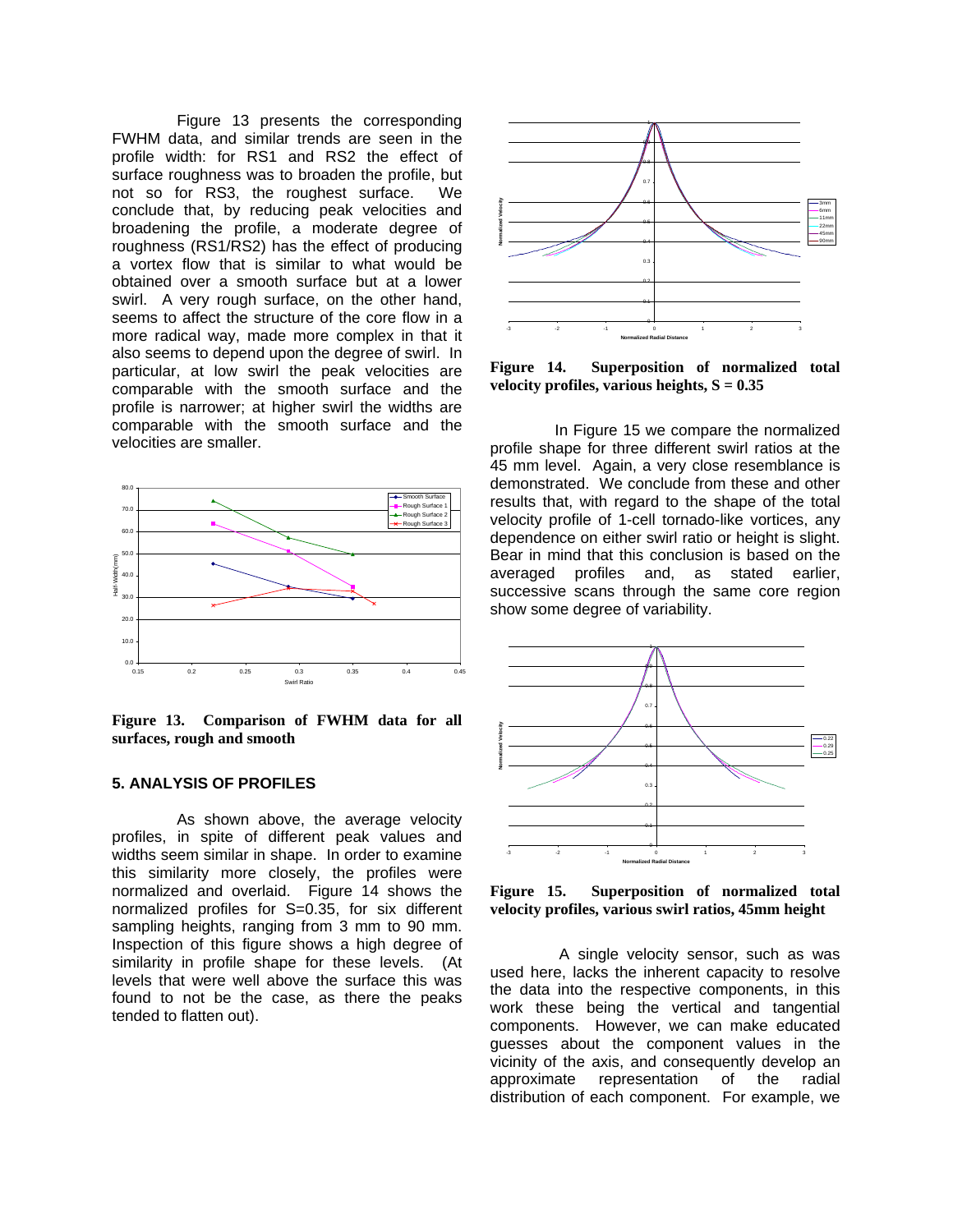expect the vertical velocity component to assume a Lorentzian form close to the axis, and we note also that other functional forms (e.g. Gaussian, jetlike) all devolve to the same shape at small radius. A linear increase of tangential velocity close to the axis was assumed. Baker (1981) developed a scheme in which, for one particular vortex, he was able to determine each velocity component separately. In a close examination of Baker's data we found that a Lorentzian profile fitted the vertical velocity not only close to the axis but at larger radius as well. From the near axis data a radial scaling value was derived for each profile, from which the vertical velocity profile was produced. The tangential velocity profile was obtained by vector subtraction of the vertical velocity profile from the total velocity data.

 A sample result is shown in Figure 16. The radial distributions of vertical and tangential velocities are shown dimensionally for a vortex (S=0.35) over a smooth surface and at height of 45mm. This shows the vertical velocity decreasing from an on-axis value of  $7.8$  msec<sup>-1</sup> and the tangential velocity increasing to a maximum value of  $5.4 \text{ msec}^{-1}$  at a radius of 5 mm. The tangential velocity profile is rather flat near the peak, being within 90% of the peak value from a radius of 3 mm to 9 mm. We note that here the ratio of maximum tangential to maximum vertical velocity is 0.69, and have found that generally the ratio for other cases falls between 0.6 and 0.7. To date most of the analysis has been applied to the smooth surface data, and because of a greater variety in the shapes of profiles over rough surfaces, much of the rough surface data may not be suited to this analytical process. However in Figure 17 we are showing the same quantities, for the same swirl ratio and height as in Figure 16, the only difference being that this is for a vortex formed over the least rough surface (RS1). At first sight Figures 16 and 17 look quite similar, but there are noticeable differences, namely that over the rough surface the peak values of both components have been reduced by several percent and the radius of maximum tangential velocity has also increased. These results are in accord with expectations.



**Figure 16. Vertical and tangential components for**  smooth surface,  $S = 0.35$ 



**Figure 17. Vertical and tangential components for**  rough  $(RS1)$  surface,  $S = 0.35$ 

 Figure 10 showed profile width (FWHM) versus height as a function of swirl ratio. Figure 18 now shows vortex core radius (i.e. radius of maximum tangential velocity) versus height as a function of swirl ratio. The results show that the core radius increases with height, more rapidly with height close to the surface and less rapidly at higher levels. As with Figure 10, we see that the core radius decreases as the swirl ratio increases.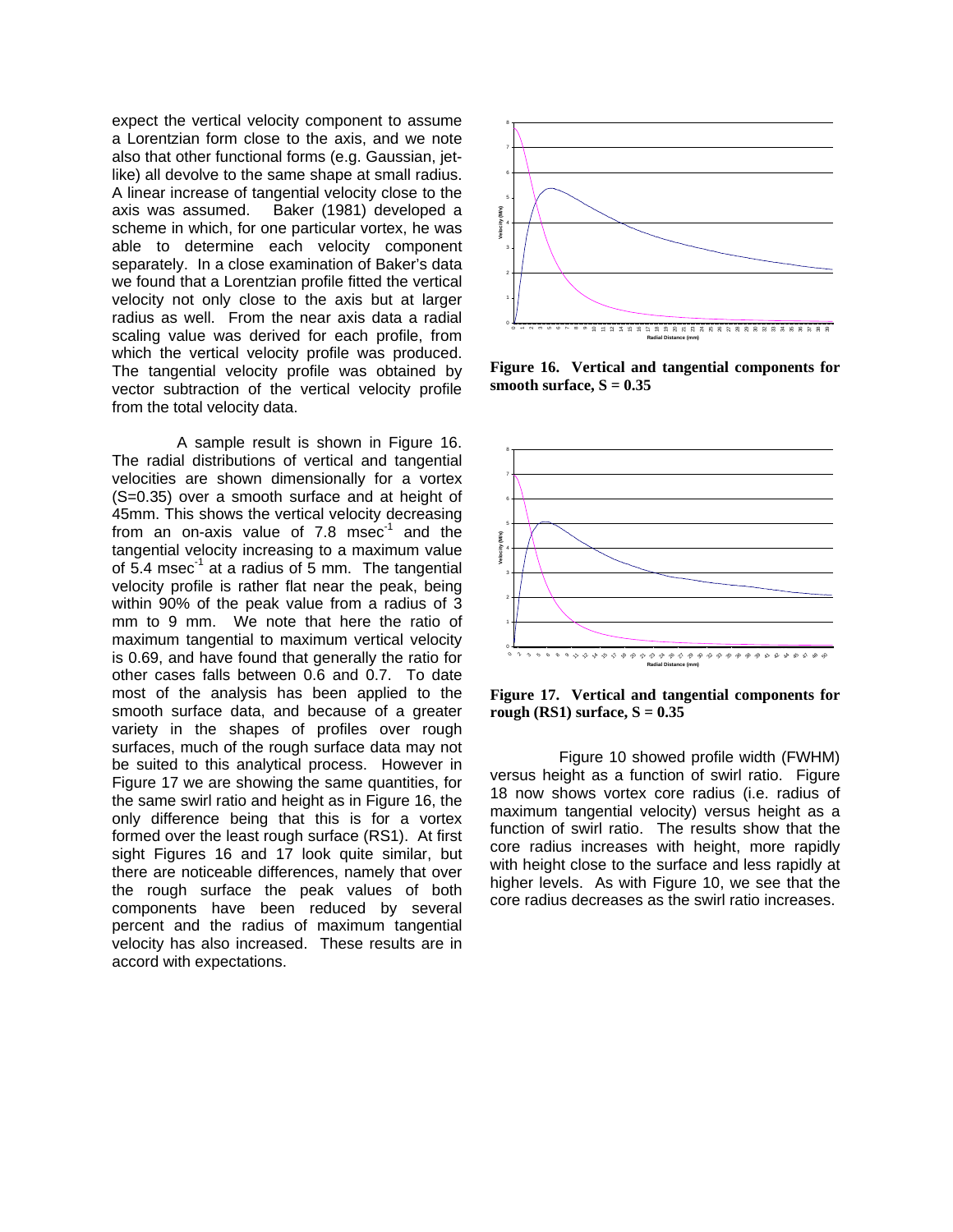

**Figure 18. Derived values of core radius versus height, various swirl ratios**

 From the tangential velocity data shown in Figure 16, the vertical vorticity can be derived at each radial position. In figure 19 the radial distributions of vorticity are shown for several heights ranging from 3 mm to 90 mm. The highest vorticity values are seen to be located well within the core region, close to the axis.

In the highest swirl cases (S=0.37, S=0.39) the peak vorticity values were close to  $10^4$ sec $^{-1}$ .



**Figure 19. Vertical vorticity versus radius at several**  heights,  $S = 0.35$ 

### **6. SUMMARY AND CONCLUSIONS**

 Suction vortices represent the most intense manifestation of tornadic winds in that they are capable of placing the strongest winds closest to the surface, and to a greater degree than any other atmospheric phenomenon. This research has focused on a study of suction vortices in the

laboratory in order to provide data that illustrate a number of related aspects, namely: the processes which accompany the formation of suction vortices, the parameters that affect their intensity, the magnitudes of attainable velocities, and core size and structure. Although much has been inferred in the past from visual observations of vortex phenomena, a purpose here was to provide a quantitative basis for the conclusions. Although several investigators in the past have made detailed measurements on one or two specific cases, the intention here has been to consider suction vortices over the complete range of intensities. As stated earlier, using swirl ratio as an indicator of vortex intensity and structure, suction vortices exist at the surface over a range of swirl ratios from  $\sim 0.15$  to $\sim 0.4$ , and they have the strongest winds at the upper end of this range, other factors being constant. For this research we developed a tornado vortex chamber whose interior dimensions are similar to those used in earlier laboratory studies (e.g. Ward, 1972; Church et al, 1979). The problem of vortex wander was addressed and to a large extent overcome, thus making in situ measurements more practicable. A scanning sensor system was developed which, in conjunction with video hardware and data acquisition software, enabled efficient, reliable data collection. Principal conclusions are discussed below.

 During the low swirl (S~0.15) formative stage of the vortex two distinct velocity profiles emerged (Figure 5). The single peak profile was associated with the development of a concentrated core at the surface and fed by a low level radial inflow which penetrated close to the axis. The concentrated core appeared sporadically, to be soon replaced by a core more diffuse in appearance. The second profile, showing a stagnant center was associated with the diffuse core. In this case the low level radial inflow appeared to separate before getting close to the axis. Transition back to the concentrated core was accompanied by a bubble of fluid from the surface being transported downstream in the vortex. We infer that these two forms are related to the radial pressure gradient near the surface, which is considered to switch back and forth between a favorable and an adverse pressure gradient: with a favorable pressure gradient a concentrated core exists, with an adverse pressure gradient the flow separates and gives rise to low velocities at the center of the core.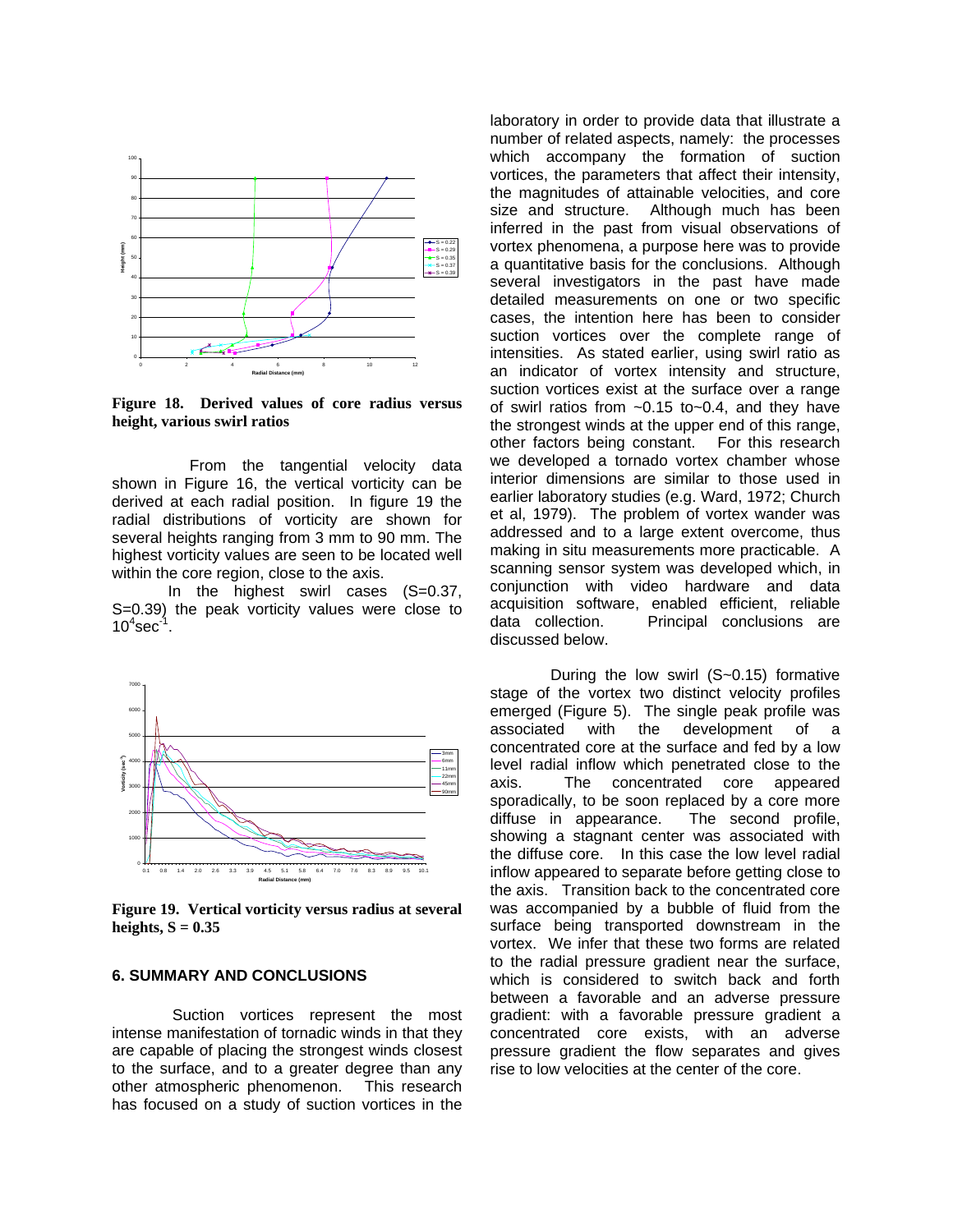Scanning through the same vortex yielded slightly different velocity profiles on each scan, some peaks being more rounded, others more cusp-like. The on-axis vertical velocity increased rapidly with height near the surface to a maximum at some level, above which its magnitude remained relatively constant. The maximum velocity is typically one order of magnitude greater than that of the updraft in which they form, and in the limiting case where the vortex breakdown region is close to the surface the maximum velocity approaches 20 times the mean updraft velocity. At higher swirl ratios the position of the maximum vertical velocity was closer to the surface. The region in which the vertical velocity increases with height is one of convergence, in which the core flow is supplied by a low level radial inflow. As the swirl ratio increases the core flow is supplied by a progressively thinner inflow layer in which there are correspondingly higher radial velocities. Thus the overall effect of increasing the swirl is to place ever higher velocities closer to the surface. Another factor which is also swirl ratio dependent is the degree of unsteadiness in the flow, as demonstrated in Figure 11. In the natural environment this flow property, which is particularly pronounced at high swirl, produces violent impulses that can contribute significantly to the damage. Thus we see damage as being created as a consequence not only of steady wind forces but also because of the fluctuating nature of winds at a point.

 The full widths at half maximum were determined for the total velocity profiles, and used as a means of assessing the factors that affected "core size". Thus it was seen that core size increased rapidly with height close to the surface and more gradually at higher levels. The core size decreased as the degree of swirl in the background flow increased, confirming earlier visual observations (Church et al, 1979). A procedure was developed by which the total velocity data was resolved into separate velocity components. This was based on an assumed profile shape (Lorentzian) for the vertical velocity, a shape that is consistent with Baker's (1981) data. By this means radial distributions of tangential and vertical velocity, and consequently other products such as core radius and vertical vorticity, were derived. The procedure was repeated using other functional forms for the vertical velocity (Gaussian, jet-like), and these produced results which differ by a few percent in products such as maximum velocities and core

radii. As an example, the ratio of maximum tangential velocity to maximum vertical velocity was found to be in the range 0.6-0.7 for any of the functional forms used. We conclude that the procedure provides a fair representation of vortex core structures, although it does not obviate the need for more sophisticated sensing techniques using multiple sensors.

 For a given swirl ratio roughening the surface resulted in an increased core size and also reduced maximum velocities. These results point to surface roughness as having the effect of causing a vortex to have the same structure as one at a lower swirl ratio over a smooth surface. This agrees with the Leslie's (1977) conclusions. Earlier Dessens (1972) had reported an increase in maximum velocity associated with increased surface roughness. However from an examination of Dessens' data it now becomes clear that in his experiment the vortex that formed over the smooth surface was a 2-cell vortex, and it would be entirely consistent that roughening the surface would cause transition to a lower swirl, higher velocity 1-cell flow. As in Rostek's (1985) results, it was found that a highly roughened surface affected the vortex anomalously. Although efforts are continuing to provide a satisfactory interpretation of the data for the roughest surface, one may also question the significance of this particular feature in relation to tornadoes and their interaction with the physical environment.